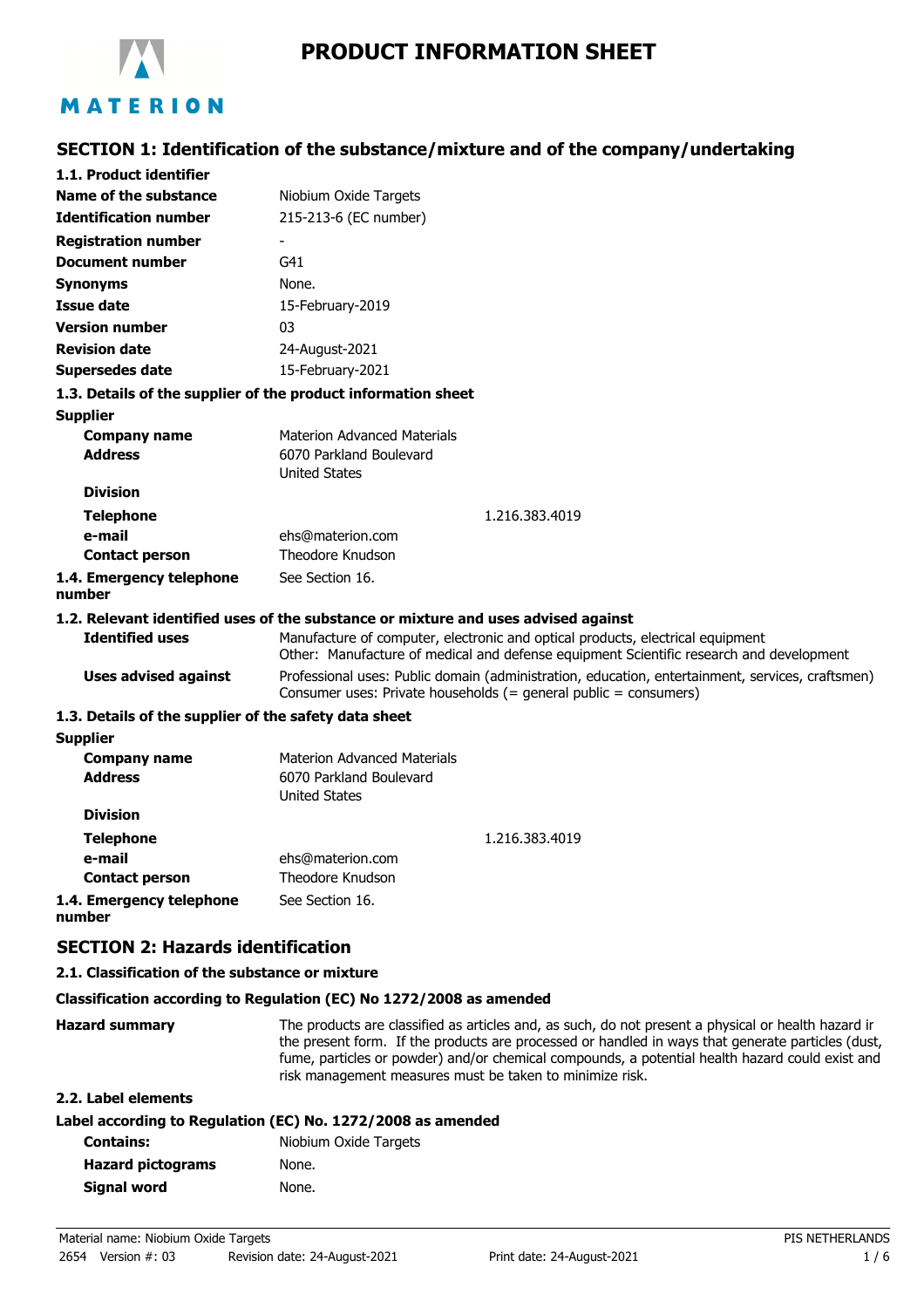| <b>Hazard statements</b>          | The material as sold in solid form is generally not considered hazardous. However, if the process<br>involves grinding, melting, cutting or any other process that causes a release of dust or fumes,<br>hazardous levels of airborne particulate could be generated. |
|-----------------------------------|-----------------------------------------------------------------------------------------------------------------------------------------------------------------------------------------------------------------------------------------------------------------------|
| <b>Precautionary statements</b>   |                                                                                                                                                                                                                                                                       |
| <b>Prevention</b>                 | Observe good industrial hygiene practices.                                                                                                                                                                                                                            |
| <b>Response</b>                   | Wash hands after handling.                                                                                                                                                                                                                                            |
| <b>Storage</b>                    | Store away from incompatible materials.                                                                                                                                                                                                                               |
| <b>Disposal</b>                   |                                                                                                                                                                                                                                                                       |
| P501                              | Dispose of contents/container in accordance with local/regional/national/international regulations.                                                                                                                                                                   |
| Supplemental label<br>information | For further information, please contact the Product Stewardship Department at +1.216.383.4019.                                                                                                                                                                        |
| 2.3. Other hazards                | None known.                                                                                                                                                                                                                                                           |

## **SECTION 3: Composition/information on ingredients**

#### **3.1. Substances**

**General information**

| <b>Chemical name</b>     | %   | No.       | CAS-No. / EC REACH Registration No. Index No. | <b>Notes</b> |
|--------------------------|-----|-----------|-----------------------------------------------|--------------|
| Niobium Oxide Targets    | 100 | 1313-96-8 | $\overline{\phantom{a}}$                      |              |
|                          |     | 215-213-6 |                                               |              |
| <b>Classification: -</b> |     |           |                                               |              |

## **SECTION 4: First aid measures**

### **General information**

Ensure that medical personnel are aware of the material(s) involved, and take precautions to protect themselves.

#### **4.1. Description of first aid measures**

| <b>Inhalation</b>                                                              | Call a physician if symptoms develop or persist.           |
|--------------------------------------------------------------------------------|------------------------------------------------------------|
| <b>Skin contact</b>                                                            | Get medical attention if irritation develops and persists. |
| Eye contact                                                                    | Get medical attention if irritation develops and persists. |
| <b>Ingestion</b>                                                               | Get medical advice/attention if you feel unwell.           |
| 4.2. Most important<br>symptoms and effects, both<br>acute and delayed         | None known.                                                |
| 4.3. Indication of any<br>immediate medical attention<br>and special treatment | Treat symptomatically.                                     |

### **needed**

## **SECTION 5: Firefighting measures**

| <b>General fire hazards</b>                                                                | No unusual fire or explosion hazards noted.                                                |
|--------------------------------------------------------------------------------------------|--------------------------------------------------------------------------------------------|
| 5.1. Extinguishing media<br>Suitable extinguishing<br>media                                | Powder. Dry sand. Use methods for the surrounding fire.                                    |
| Unsuitable extinguishing<br>media                                                          | None known.                                                                                |
| 5.2. Special hazards arising<br>from the substance or<br>mixture                           | This product is not flammable.                                                             |
| 5.3. Advice for firefighters<br><b>Special protective</b><br>equipment for<br>firefighters | Wear suitable protective equipment.                                                        |
| <b>Special firefighting</b><br>procedures                                                  | Use water spray to cool unopened containers.                                               |
| <b>Specific methods</b>                                                                    | Use standard firefighting procedures and consider the hazards of other involved materials. |
| <b>SECTION 6: Accidental release measures</b>                                              |                                                                                            |

### **6.1. Personal precautions, protective equipment and emergency procedures**

| For non-emergency | Keep unnecessary personnel away. |  |
|-------------------|----------------------------------|--|
| personnel         |                                  |  |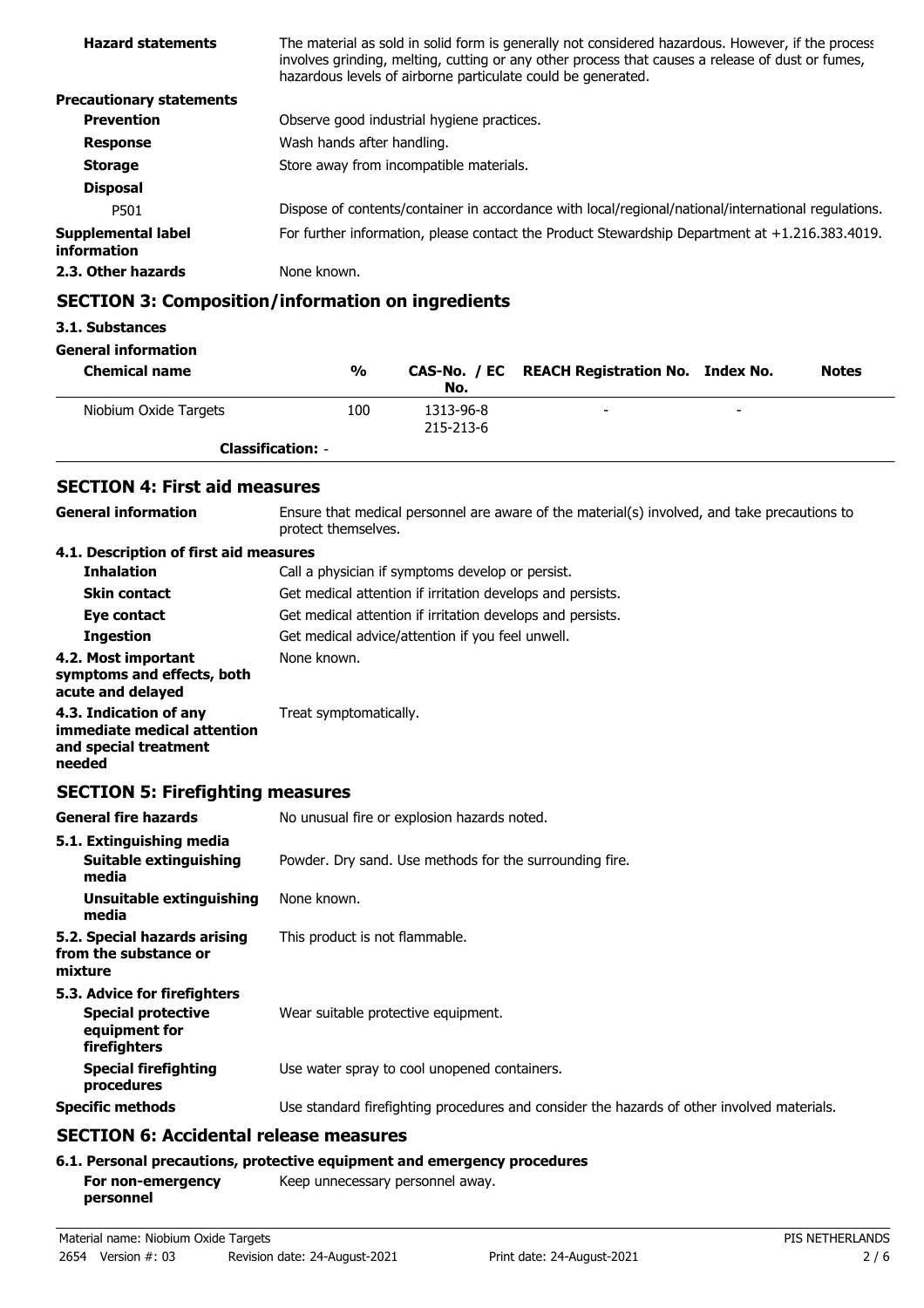| For emergency<br>responders                                  | Keep unnecessary personnel away. |
|--------------------------------------------------------------|----------------------------------|
| 6.2. Environmental<br>precautions                            | Collect spillage.                |
| 6.3. Methods and material for<br>containment and cleaning up | Collect spillage.                |
| 6.4. Reference to other<br>sections                          | Not available.                   |

## **SECTION 7: Handling and storage**

| 7.1. Precautions for safe<br>handling                                   | Wash thoroughly after handling. Observe good industrial hygiene practices. |
|-------------------------------------------------------------------------|----------------------------------------------------------------------------|
| 7.2. Conditions for safe<br>storage, including any<br>incompatibilities | Store away from incompatible materials (see Section 10 of the PIS).        |
| 7.3. Specific end use(s)                                                | Not available.                                                             |

## **SECTION 8: Exposure controls/personal protection**

| 8.1. Control parameters                              |                                                                                                                                                                                                                                                                                                                                                                                                        |
|------------------------------------------------------|--------------------------------------------------------------------------------------------------------------------------------------------------------------------------------------------------------------------------------------------------------------------------------------------------------------------------------------------------------------------------------------------------------|
| <b>Occupational exposure limits</b>                  | No exposure limits noted for ingredient(s).                                                                                                                                                                                                                                                                                                                                                            |
| <b>Biological limit values</b>                       | No biological exposure limits noted for the ingredient(s).                                                                                                                                                                                                                                                                                                                                             |
| <b>Recommended monitoring</b><br>procedures          | Follow standard monitoring procedures.                                                                                                                                                                                                                                                                                                                                                                 |
| Derived no effect levels<br>(DNELs)                  | Not available.                                                                                                                                                                                                                                                                                                                                                                                         |
| <b>Predicted no effect</b><br>concentrations (PNECs) | Not available.                                                                                                                                                                                                                                                                                                                                                                                         |
| <b>Exposure guidelines</b>                           | This material does not have established exposure limits.                                                                                                                                                                                                                                                                                                                                               |
| 8.2. Exposure controls                               |                                                                                                                                                                                                                                                                                                                                                                                                        |
| <b>Appropriate engineering</b><br>controls           | Good general ventilation (typically 10 air changes per hour) should be used. Ventilation rates should<br>be matched to conditions. If applicable, use process enclosures, local exhaust ventilation, or other<br>engineering controls to maintain airborne levels below recommended exposure limits. If exposure<br>limits have not been established, maintain airborne levels to an acceptable level. |
|                                                      | Individual protection measures, such as personal protective equipment                                                                                                                                                                                                                                                                                                                                  |
| <b>General information</b>                           | As a standard hygiene practice, wash hands before eating or smoking.                                                                                                                                                                                                                                                                                                                                   |
| Eye/face protection                                  | Wear safety glasses with side shields (or goggles).                                                                                                                                                                                                                                                                                                                                                    |
| <b>Skin protection</b>                               |                                                                                                                                                                                                                                                                                                                                                                                                        |
| - Hand protection                                    | Wear gloves to prevent metal cuts and skin abrasions during handling.                                                                                                                                                                                                                                                                                                                                  |
| - Other                                              | Use personal protective equipment as required.                                                                                                                                                                                                                                                                                                                                                         |
| <b>Respiratory protection</b>                        | In case of insufficient ventilation, wear suitable respiratory equipment.                                                                                                                                                                                                                                                                                                                              |
| <b>Thermal hazards</b>                               | Wear appropriate thermal protective clothing, when necessary.                                                                                                                                                                                                                                                                                                                                          |
| <b>Hygiene measures</b>                              | Always observe good personal hygiene measures, such as washing after handling the material and<br>before eating, drinking, and/or smoking. Routinely wash work clothing and protective equipment to<br>remove contaminants.                                                                                                                                                                            |
| <b>Environmental exposure</b><br>controls            | Environmental manager must be informed of all major releases.                                                                                                                                                                                                                                                                                                                                          |

## **SECTION 9: Physical and chemical properties**

## **9.1. Information on basic physical and chemical properties**

| Solid.          |
|-----------------|
| Solid.          |
| Dark grey.      |
| None.           |
| Not applicable. |
| Not applicable. |
| Not applicable. |
| Not applicable. |
|                 |

**Appearance**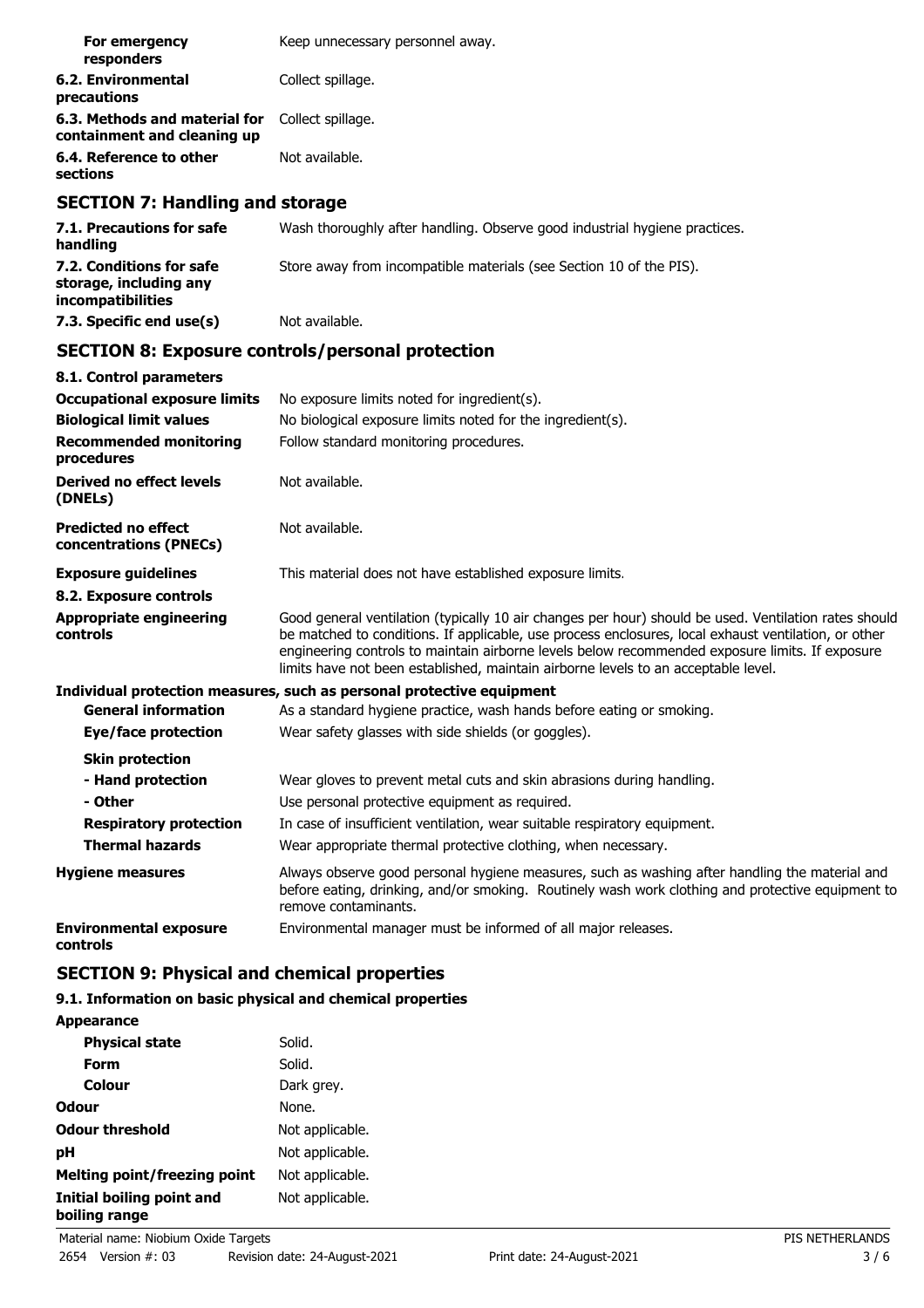| Not applicable.                                     |
|-----------------------------------------------------|
| Not applicable.                                     |
| None known.                                         |
| <b>Upper/lower flammability or explosive limits</b> |
| Not applicable.                                     |
| Not applicable.                                     |
| Not applicable.                                     |
| Not applicable.                                     |
| Not applicable.                                     |
| Not applicable.                                     |
| Not applicable.                                     |
|                                                     |
| Insoluble.                                          |
| Not applicable.<br>Not applicable.                  |
| Not applicable.                                     |
| Not applicable.                                     |
| Not applicable.                                     |
| Not explosive.                                      |
| Not oxidising.                                      |
|                                                     |
| 4,47 g/cm3 at 25°C                                  |
| <b>Nb2O5</b>                                        |
| 265,81 g/mol                                        |
|                                                     |

## **SECTION 10: Stability and reactivity**

| 10.1. Reactivity                            | The product is stable and non-reactive under normal conditions of use, storage and transport |
|---------------------------------------------|----------------------------------------------------------------------------------------------|
| 10.2. Chemical stability                    | Material is stable under normal conditions.                                                  |
| 10.3. Possibility of hazardous<br>reactions | No dangerous reaction known under conditions of normal use.                                  |
| 10.4. Conditions to avoid                   | Contact with incompatible materials.                                                         |
| 10.5. Incompatible materials                | Strong bases. Strong oxidising agents. Halogens.                                             |
| 10.6. Hazardous<br>decomposition products   | No hazardous decomposition products are known.                                               |

## **SECTION 11: Toxicological information**

**General information CCCUPATION** Occupational exposure to the substance or mixture may cause adverse effects.

### **Information on likely routes of exposure**

| <b>Inhalation</b>   | Not likely, due to the form of the product. |
|---------------------|---------------------------------------------|
| <b>Skin contact</b> | Not likely, due to the form of the product. |
| Eye contact         | Not likely, due to the form of the product. |
| <b>Ingestion</b>    | Expected to be a low ingestion hazard.      |
| <b>Symptoms</b>     | None known.                                 |

#### **11.1. Information on toxicological effects**

| <b>Acute toxicity</b>                | None known.                                 |
|--------------------------------------|---------------------------------------------|
| <b>Skin corrosion/irritation</b>     | Not classified.                             |
| Serious eye damage/eye<br>irritation | Not likely, due to the form of the product. |
| <b>Respiratory sensitisation</b>     | Not a respiratory sensitizer.               |
| <b>Skin sensitisation</b>            | Not a skin sensitiser.                      |
| <b>Germ cell mutagenicity</b>        | Not classified.                             |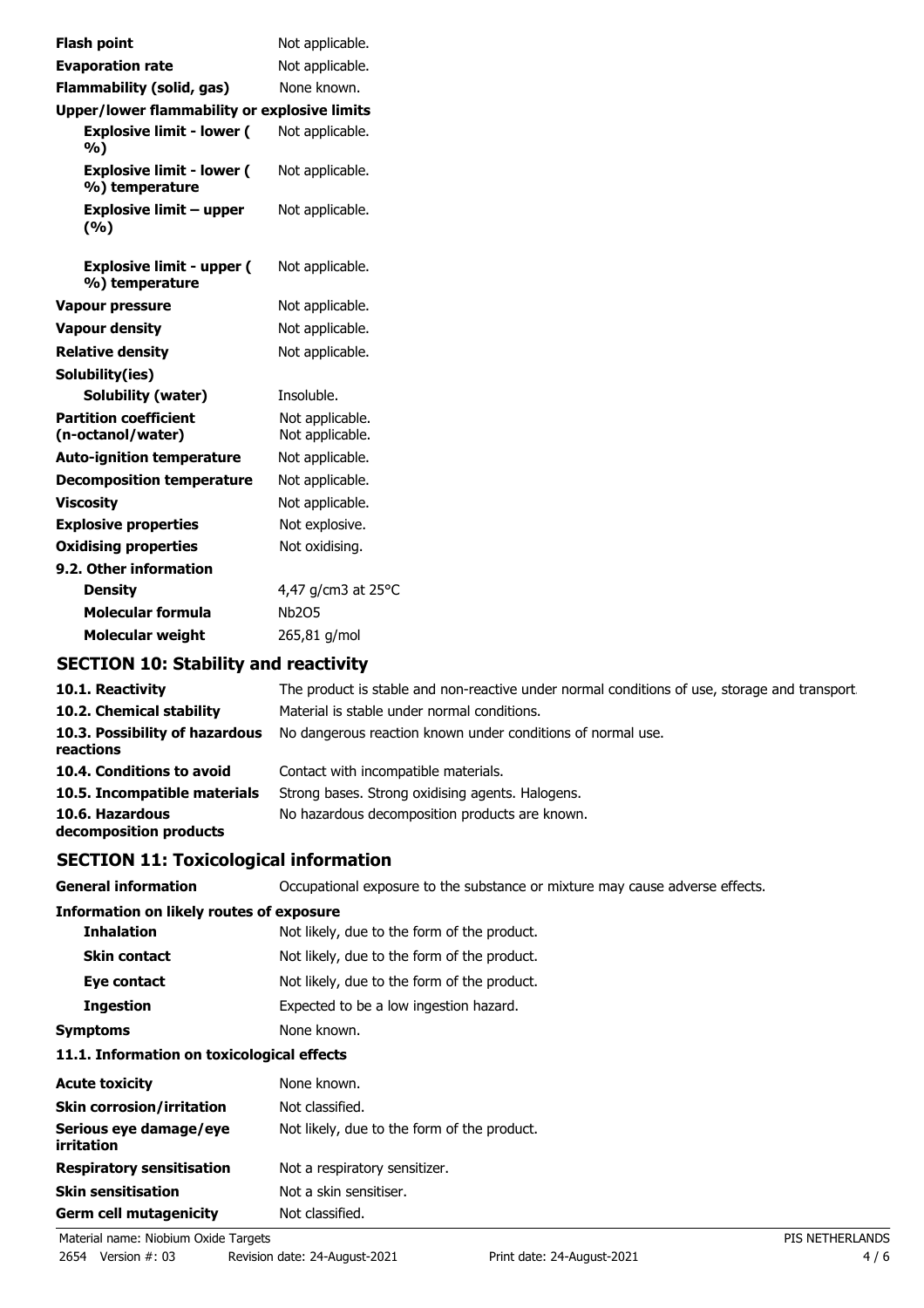| Carcinogenicity                                              | Not classified.                                           |
|--------------------------------------------------------------|-----------------------------------------------------------|
| <b>Reproductive toxicity</b>                                 | Not classified.                                           |
| Specific target organ toxicity<br>- single exposure          | Not classified.                                           |
| <b>Specific target organ toxicity</b><br>- repeated exposure | Not classified.                                           |
| <b>Aspiration hazard</b>                                     | Not an aspiration hazard.                                 |
| Mixture versus substance<br>information                      | No information available.                                 |
| <b>Other information</b>                                     | This product has no known adverse effect on human health. |

## **SECTION 12: Ecological information**

| 12.1. Toxicity                                            | No toxicity data noted for the ingredient(s).                                                                                                                                              |
|-----------------------------------------------------------|--------------------------------------------------------------------------------------------------------------------------------------------------------------------------------------------|
| 12.2. Persistence and<br>degradability                    | No data is available on the degradability of this product.                                                                                                                                 |
| 12.3. Bioaccumulative<br>potential                        | No data available.                                                                                                                                                                         |
| <b>Partition coefficient</b><br>n-octanol/water (log Kow) | Not applicable.                                                                                                                                                                            |
| <b>Bioconcentration factor (BCF)</b>                      | Not available.                                                                                                                                                                             |
| 12.4. Mobility in soil                                    | No data available.                                                                                                                                                                         |
| 12.5. Results of PBT and<br><b>vPvB</b> assessment        | Not a PBT or vPvB substance or mixture.                                                                                                                                                    |
| 12.6. Other adverse effects                               | No other adverse environmental effects (e.g. ozone depletion, photochemical ozone creation<br>potential, endocrine disruption, global warming potential) are expected from this component. |

## **SECTION 13: Disposal considerations**

### **13.1. Waste treatment methods**

| <b>Residual waste</b>                  | Dispose of in accordance with local regulations. Empty containers or liners may retain some product<br>residues. This material and its container must be disposed of in a safe manner (see: Disposal<br>instructions). |
|----------------------------------------|------------------------------------------------------------------------------------------------------------------------------------------------------------------------------------------------------------------------|
| <b>Contaminated packaging</b>          | Empty containers should be taken to an approved waste handling site for recycling or disposal.                                                                                                                         |
| <b>EU waste code</b>                   | Not available.                                                                                                                                                                                                         |
| <b>Disposal</b><br>methods/information | Collect and reclaim or dispose in sealed containers at licensed waste disposal site.                                                                                                                                   |
| <b>Special precautions</b>             | Dispose in accordance with all applicable regulations.                                                                                                                                                                 |

## **SECTION 14: Transport information**

#### **ADR**

14.1. - 14.6.: Not regulated as dangerous goods.

### **RID**

14.1. - 14.6.: Not regulated as dangerous goods.

**ADN**

14.1. - 14.6.: Not regulated as dangerous goods.

### **IATA**

- 14.1. 14.6.: Not regulated as dangerous goods.
- **IMDG**

14.1. - 14.6.: Not regulated as dangerous goods.

## **SECTION 15: Regulatory information**

## **15.1. Safety, health and environmental regulations/legislation specific for the substance or mixture**

## **EU regulations**

**Regulation (EC) No. 1005/2009 on substances that deplete the ozone layer, Annex I and II, as amended** Not listed.

**Regulation (EU) 2019/1021 On persistent organic pollutants (recast), as amended**

Not listed.

**Regulation (EU) No. 649/2012 concerning the export and import of dangerous chemicals, Annex I, Part 1 as amended**

Not listed.